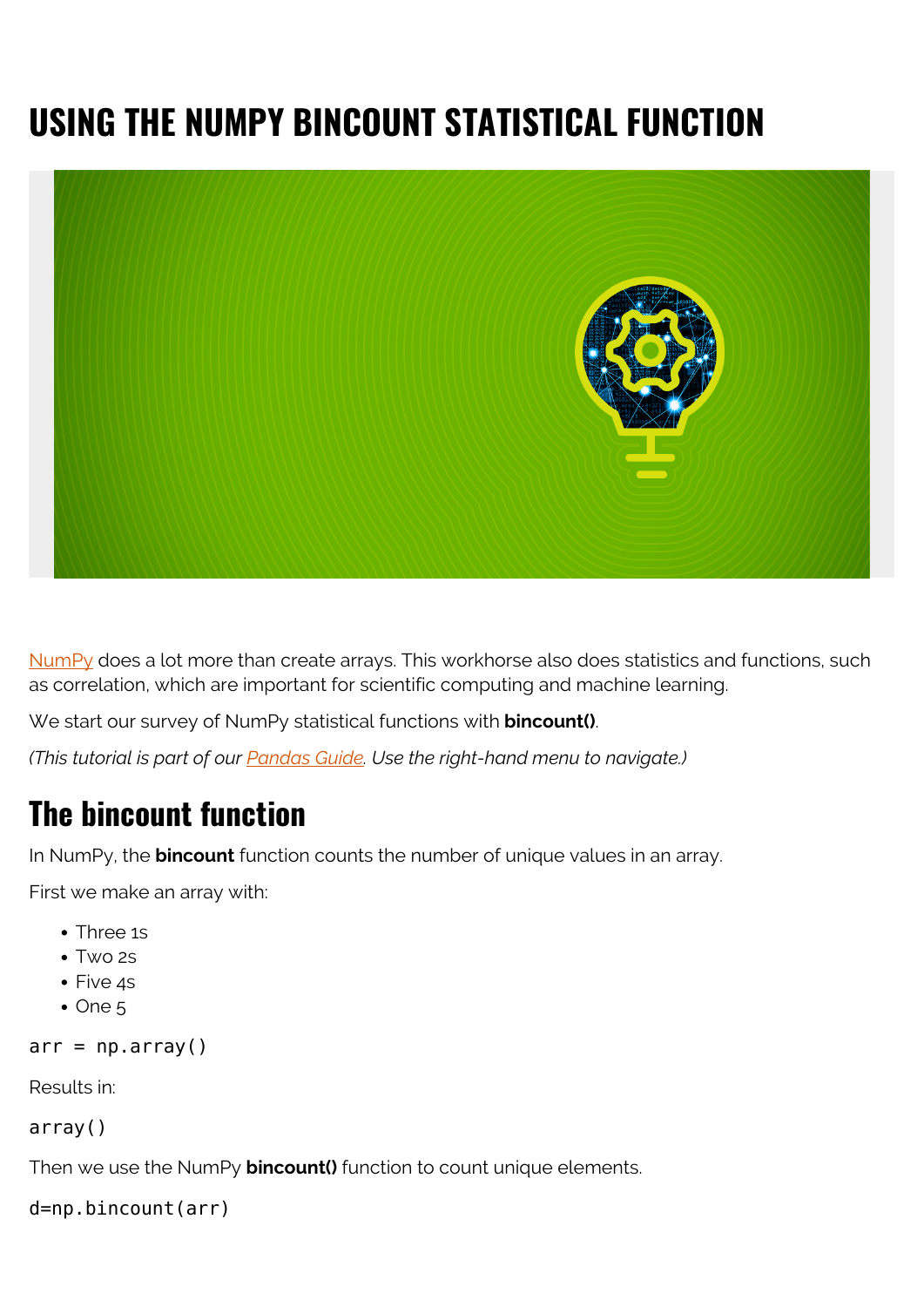Results in an array of counts by index position. In other words, it counts from left to right.

Note the 0 in front. For whatever odd reason, NumPy returns one more bin than the size of the array. So, we will make some adjustments for that.

#### array()

We make an array with unique elements from arr. We do this so we can plot the count against the values later.

a=np.unique(arr)

Results in:

#### array()

Because NumPy returns one more bin than the size of the array, we insert a 0 at the beginning so that the unique count and the bincount are the same shape so we can plot them.

#### b=np.insert(arr,0,)

This gives us:

#### array()

Then we make a unique list out of that:

#### c=np.unique(b)

Now it has the extra 0 to line up with the bincount

#### array()

Now c and d are the same shape, so we can [plot them using Matplotlib.](https://blogs.bmc.com/blogs/matplot-charts-graphs/)

#### plt.bar(c,d)

Results in this chart:



- Five elements with value 0
- One element with value 3